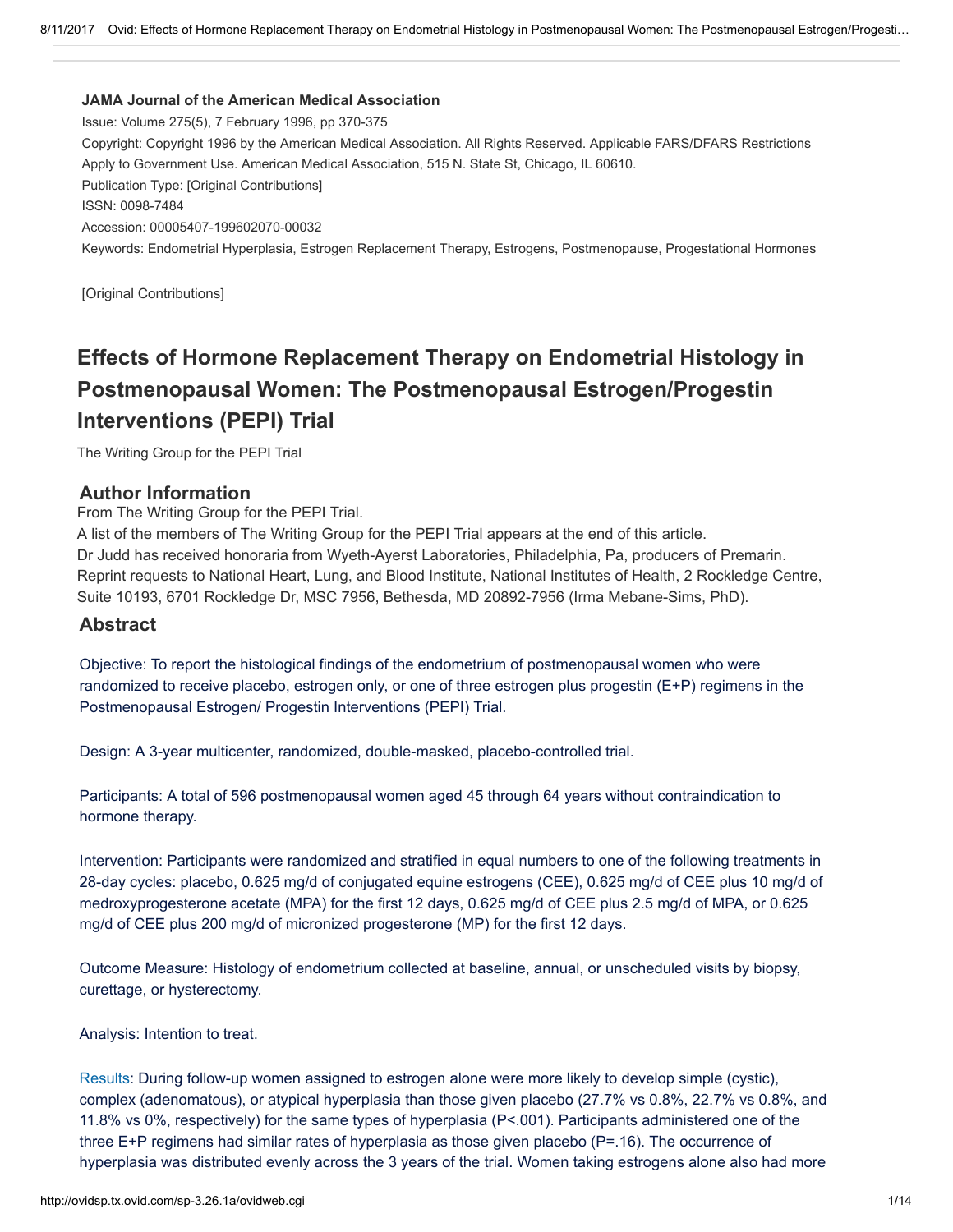unscheduled biopsies (66.4% vs 8.4%; P<.001) and curettages (17.6% vs 0.8%; P<.001) than women receiving placebo. The number of surgical procedures was similar for women receiving placebo and women receiving the E+P regimens (P=.38). Of the 45 women with complex (adenomatous) or atypical hyperplasia, study medications were discontinued in all, and the biopsy results of 34 (94%) of 36 women with hyperplasia reverted to normal with progestin therapy. The remainder had dilatation and curettage (n=2) or hysterectomy with (n=2) or without (n=6) prior medical therapy, or refused further biopsies (n=1). One woman developed adenocarcinoma of the endometrium while receiving placebo.

Conclusions: At a dosage of 0.625 mg, the daily administration of CEE enhanced the development of endometrial hyperplasia. Combining CEE with cyclic or continuous MPA or cyclic MP protected the endometrium from hyperplastic changes associated with estrogen-only therapy. (JAMA. 1996;275:370-375)

ALTHOUGH estrogen replacement therapy for postmenopausal women has several known benefits, its long-term use has been associated with the development of endometrial cancer. [\[1-6\]](#page-10-0) The major strategy to prevent this has been to administer a progestin in either a cyclic or a continuous pattern along with estrogen, and observational studies have supported this concept. [\[7-9\]](#page-10-1) Although numerous investigations have reviewed the endometrial changes in women given estrogen plus a progestin (E+P), these studies have been flawed by design issues related to lack of proper controls, limited sample sizes, and short follow-up periods. [\[10-12\]](#page-10-2).

<span id="page-1-0"></span>The Postmenopausal Estrogen/Progestin Interventions (PEPI) Trial was a randomized, double-masked, placebocontrolled trial with 3 years of follow-up conducted to assess the influence of estrogen, with or without a progestin, on heart disease risk factors including high-density lipoprotein cholesterol, fibrinogen, insulin, and blood pressure in 875 women. [\[13\]](#page-10-3) The trial also offered a unique opportunity to study the effect of hormone replacement therapies on the endometrium. This article reports the histological findings of the endometrium of 596 women with a uterus who were randomly assigned to placebo, estrogen only, or one of three E+P regimens in the PEPI trial.

# <span id="page-1-1"></span>**METHODS**

The study cohort consisted of 875 healthy postmenopausal volunteers of all races, 596 with and 279 without a uterus, between the ages of 45 and 64 years at entry who gave written informed consent to participate in the study. Additional information about the cohort has been presented elsewhere. [\[14-17\]](#page-11-0) The data used herein are based on the results for the 596 women with a uterus who were randomly assigned to a study group.

<span id="page-1-2"></span>The eligibility and exclusion criteria for this trial, reviewed elsewhere, [\[14\]](#page-11-0) included cessation of menses at least 1 year but not more than 10 years prior to enrollment, a follicle-stimulating hormone level of at least 40 IU/L, and a normal or atrophic endometrial biopsy result at baseline. Women were excluded if they had breast or endometrial cancer, any other cancer except nonmelanomatous skin cancer diagnosed less than 5 years before baseline, serious medical illness, or severe menopausal symptoms. Participants discontinued hormone replacement therapy 2 months prior to the first screening visit.

During prestudy evaluation, the participants underwent pelvic examination, Papanicolaou test, and endometrial biopsy or an attempted biopsy in which the operator was sure of entering the endometrial cavity. Women were eligible for randomization if the results of the above studies were normal.

# Treatment Groups and Follow-up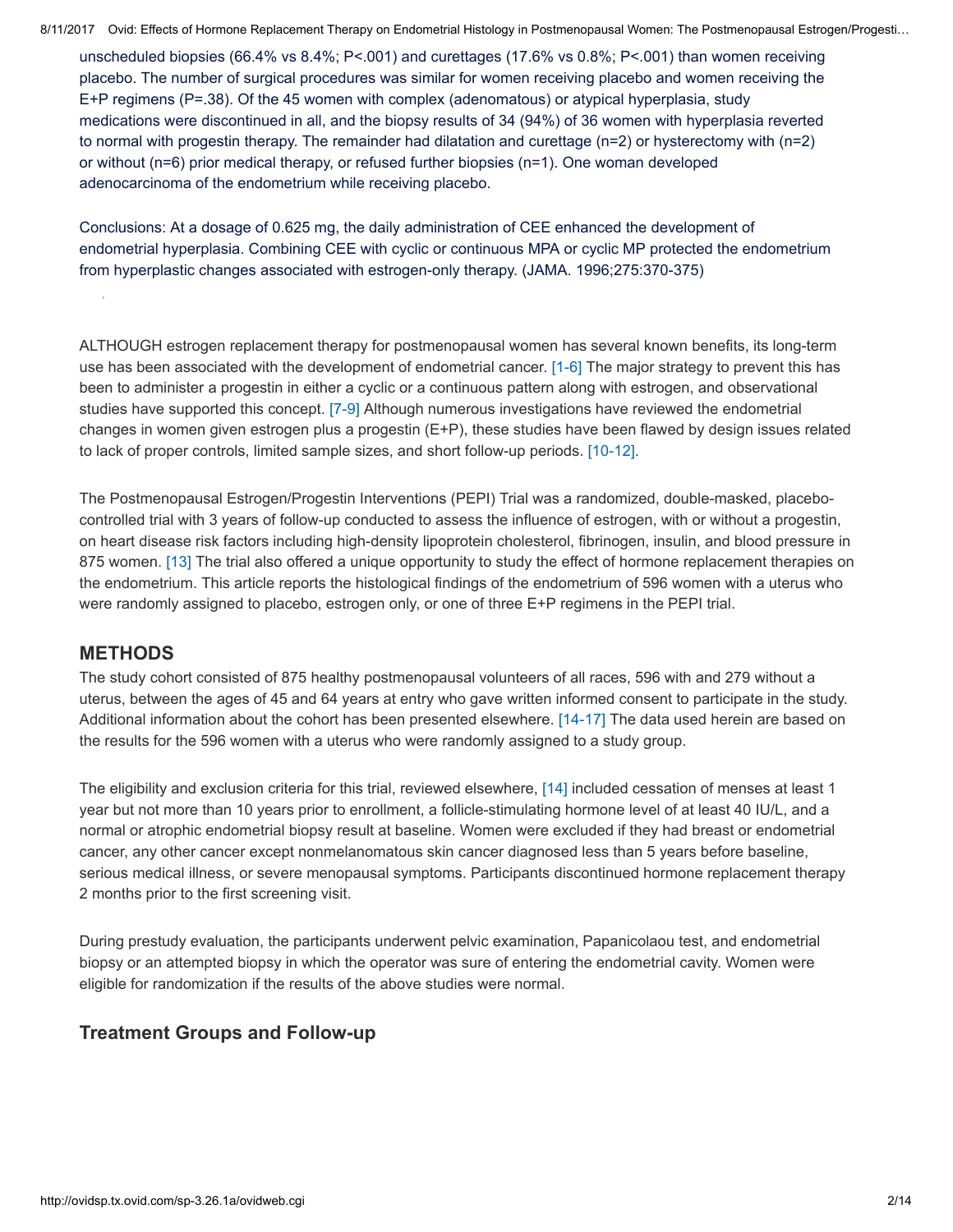Treatment group assignment was stratified by clinical center and uterine status and was assigned using a computer-generated randomization schedule developed and installed by the PEPI Coordinating Center. Women were randomized to one of the following treatments in 28-day cycles: placebo, 0.625 mg/d of conjugated equine estrogens (CEE), 0.625 mg/d of CEE plus 10 mg/d of medroxyprogesterone acetate (MPA) for the first 12 days, 0.625 mg/d of CEE plus 2.5 mg/d of MPA, or 0.625 mg/d of CEE plus 200 mg/d of micronized progesterone (MP) for the first 12 days.

All medications were taken orally for 3 years. Pills and capsules were provided in blister packs designed to be opened once a day. Active drugs and placebo were prepared in identical forms. The 2.5- and 10-mg doses of MPA were specially prepared for identical appearance. All women took two pills (one of CEE or matching placebo and one of MPA or matching placebo) daily and two capsules (each with 100 mg of MP or matching placebo) for the first 12 days of each cycle.

Records were maintained for all interruptions and discontinuations of study drug greater than 1 week. Clinic personnel filed a form indicating the dates when study drugs were discontinued and resumed. The compliance data were calculated using the data from these forms.

Scheduled visits occurred at 3, 6, and 12 months during the first year of the study and at 6-month intervals for the remainder of the 3-year study. At each visit, a diary of symptoms, reports of vaginal bleeding, medication use, and interim illnesses was reviewed. Unused pills were returned and counted to assess adherence. Included among the data collection and procedures at annual visits were pelvic examination, Papanicolaou test, and endometrial biopsy. Unscheduled visits were conducted as required to respond to problems noted by the participant or the local clinician.

### Endometrial Biopsies

Endometrial tissue was obtained using standard biopsy techniques, without regard to the day of the woman's menstrual cycle. Most biopsies were performed with a Pipelle cannula and the remainder with vacuum or suction aspiration or a Novak-type curette. Biopsy results for women in whom the operator was certain of entry into the uterus but was unable to obtain tissue (due to presumed atrophy) were classified as normal. The 18 women in whom entry into the uterus was not possible at baseline were not assigned to a study group. If this occurred at follow-up visits, the woman discontinued study drugs (n=14). Unscheduled biopsies were performed to evaluate abnormal or problematic vaginal bleeding, or as a follow-up to an earlier diagnosis of hyperplasia.

Biopsy slides were reviewed by a local pathologist and then were reviewed by independent central readers. Slides with a discrepancy between the local and the central reading were reviewed by a third pathologist. In most cases the final diagnosis was based on agreement between two of the three pathologists. When there was disagreement among the three pathologists, the PEPI gynecologist who had reviewed the participant's clinical course selected the final diagnosis.

<span id="page-2-0"></span>The following criteria were used for the diagnosis of the endometrial biopsies. [\[18\]](#page-11-1) In simple (cystic) hyperplasia, there was an increase in both the stromata and the glandular elements. The glands were cystically dilated and lined by cuboidal proliferative cells without cytologic atypia. The glands were separated by a dense cellular stroma composed of ovoid cells with prominent nuclei. Small blood vessels were present. In complex (adenomatous) hyperplasia, there was a marked increase in the number of glands that appeared to be close together with little intervening stroma between them. The glands had a more complex architecture and could show out-pouching or budlike projections. These glands were lined by a stratified epithelium in which mitotic figures were occasionally present. The stromata were also very cellular and had mitotic figures. Atypical hyperplasia was characterized by the presence of cytologic atypia in the epithelium of the glands. The nucleus was larger and rounded and could have prominent nucleoli, and there were irregularities of the nuclear membrane. Occasional mitosis could be seen. In adenocarcinoma, there was marked cytologic atypia with large, prominent nuclei and a complex cribriform pattern. Necrosis, mitosis, and nuclear pleomorphism were present.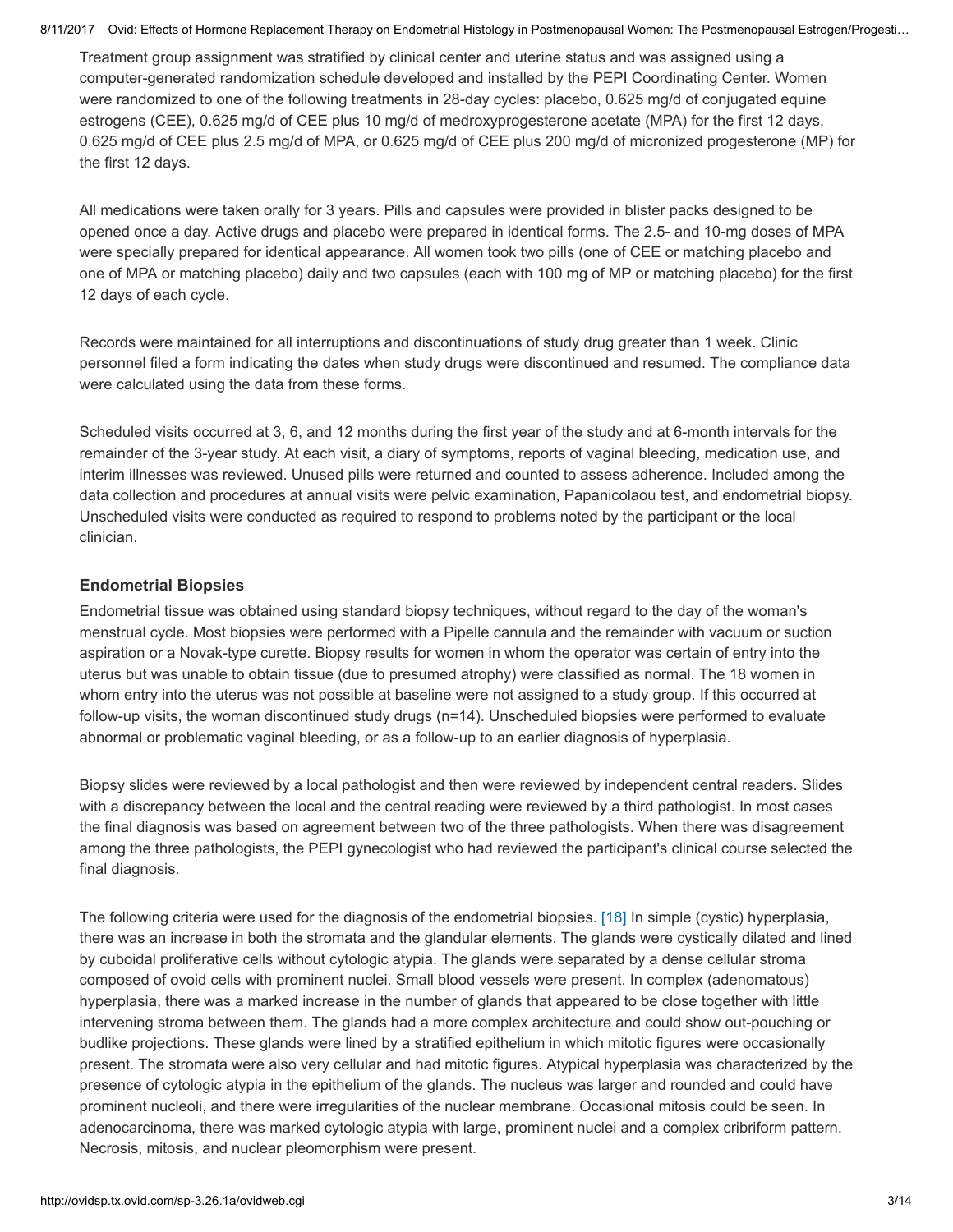Some women underwent a dilatation and curettage (D&C) or a hysterectomy as part of the follow-up. In seven women, the result from a D&C or hysterectomy was more serious than the result from the previous biopsy. In these cases the diagnosis reported herein is based on the findings of these procedures and not on the results of an endometrial biopsy.

#### Unmasking Issues

Conditions requiring premature unmasking were limited to serious issues related to participant safety and are reported elsewhere. [\[13\]](#page-10-3) The study protocol required unmasking for women with biopsy results classified as complex (adenomatous) hyperplasia, atypia, or cancer. Women with simple (cystic) hyperplasia were not unmasked. Only 38 women (6.4%) were completely unmasked, of whom 31 were receiving unopposed estrogen, three were receiving placebo, and four were receiving one of the E+P regimens.

Since vaginal bleeding may be a symptom requiring an intervention for participant safety, a mechanism for an unmasked review of bleeding data that maintained the masking of participants and clinical staff was required. A consulting gynecologist, not otherwise involved in the PEPI study, was notified the first time each woman experienced vaginal bleeding. This gynecologist reviewed the data about bleeding and then obtained from the PEPI Coordinating Center partial information on drug assignment indicating that the participant was receiving placebo, estrogen plus a sequential progestational agent, estrogen plus a continuous progestational agent, or estrogen only. After reviewing this information, the gynecologist gave a recommendation to the clinic staff, without revealing the drug assignment, on whether an unscheduled biopsy should be performed.

#### Follow-up for Endometrial Hyperplasia

Participants with a diagnosis of simple (cystic) hyperplasia continued to receive their study medications and had an endometrial biopsy within 6 months or at the next scheduled visit, whichever came first. Participants with a diagnosis of complex (adenomatous) or atypical hyperplasia had their study medications permanently discontinued and were offered three options for treatment: (1) The PEPI gynecologist would provide a 3-month course of 10 mg/d of MPA to reverse the hyperplasia, followed by an endometrial biopsy to assess the effect of the therapy; (2) the participant could seek care elsewhere at her own expense; or (3) the PEPI gynecologist and the participant could choose an alternative course of therapy. After treatment with one of these options, the participant was referred to her gynecologist for further care but was followed up for the remainder of the study by the PEPI investigators. The woman with adenocarcinoma had her study medications discontinued, was referred to a gynecologist for individualized management, and was followed up by the PEPI investigators for the remainder of the study.

#### Statistical Analyses

All the analyses in this study were by intention to treat. Nominal P values are reported for comparisons between treatment regimens. Differences among treatment regimens for baseline characteristics were assessed with analysis of variance and the Fisher exact test. Frequencies and percentages describe the rates of events, and differences in rates among treatment regimens were assessed with the Fisher exact test. Log rank tests were used to compare the distributions of the time to diagnoses of hyperplasia among treatment regimens.

## <span id="page-3-0"></span>RESULTS

A total of 596 women with a uterus who were randomly assigned to the five treatment regimens had similar sociodemographic, lifestyle, and menopause-related characteristics. [\[17\]](#page-11-2) Their average age was 56.2 years; 91%

were white, 4% African American, 3% Hispanic, and 2% other. Their average body mass index was 25.7 kg/m<sup>2</sup>. More than half had completed some college and had one, two, or three children. Forty-nine percent (292) had used estrogen and 25% (149) required a 2-month washout period. Fifty-nine percent (352) had used oral contraceptives. There were no statistically significant differences in these characteristics between groups.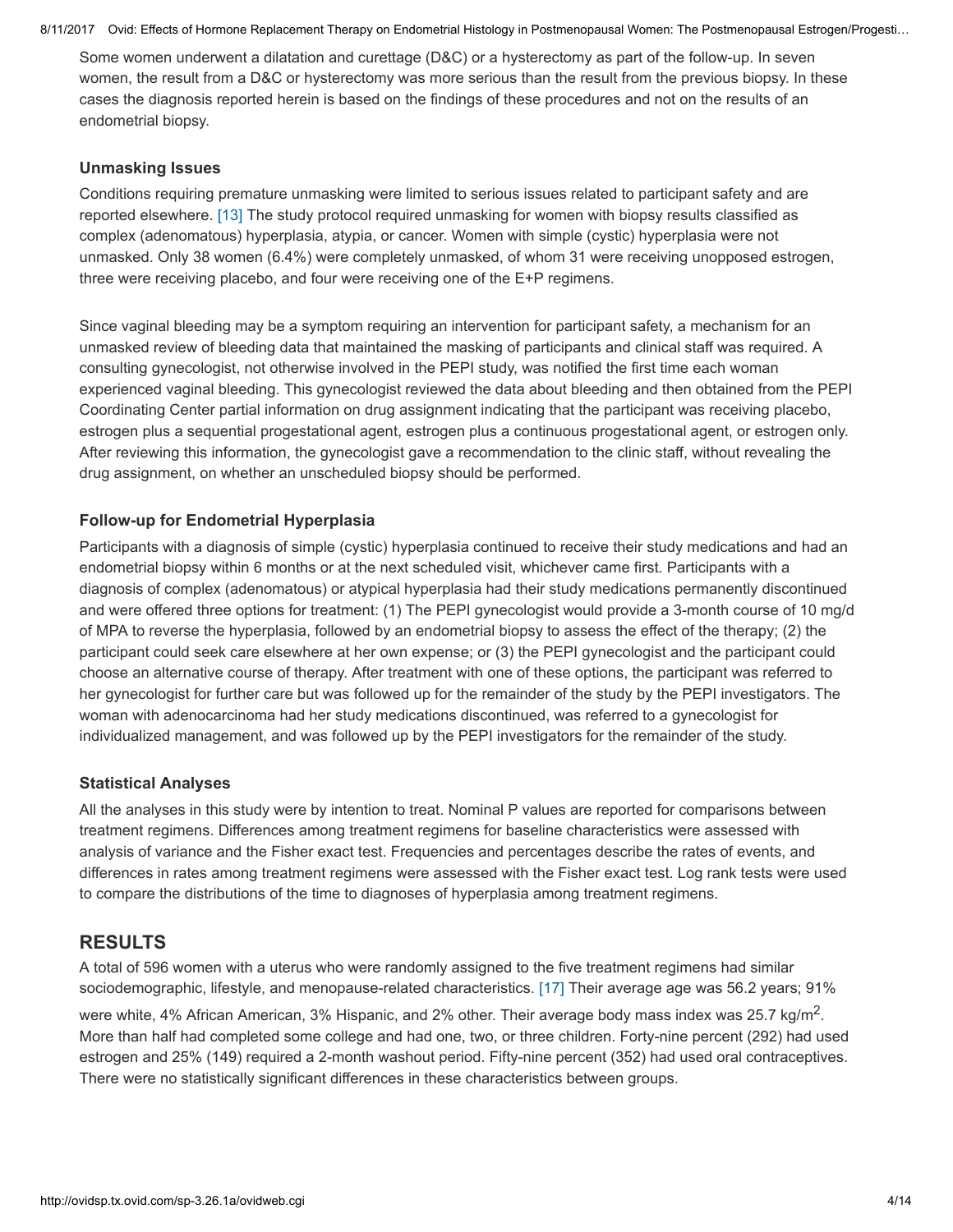Records of interruptions in administration of the study drug were filed for participants who stopped taking their medications for more than a week. A total of 74.5% (444) of the women continued to take the study drug for at least 80% of the follow-up period. However, fewer of the participants assigned to CEE only (43.7% [52]) took the study drug for at least 80% of the follow-up period compared with 80% to 85% (96 to 102) of the participants in the other four groups (P<.001).

A summary of the number and types of procedures used to obtain samples of the endometrium during the course of the study is presented in (Table 1). Approximately 120 endometrial biopsies were performed at baseline for each of the study groups. At the end of the 3-year trial, a total of 527 PEPI participants (88%) underwent biopsies. Although fewer women assigned to the CEE only group returned for their annual biopsies, there was no statistical difference between groups, because all participants were asked to have annual biopsies whether or not they continued to take the study drugs. Reductions in the number of annual biopsies for all groups were due to study dropouts or participants' refusal to have another biopsy.

| Procedure                             | <b>Treatment Regimen</b> |                 |                    |                        |            |            |  |  |  |
|---------------------------------------|--------------------------|-----------------|--------------------|------------------------|------------|------------|--|--|--|
|                                       | Placebo                  | <b>CEE Only</b> | CEE + MPA (Cyclic) | CEE + MPA (Continuous) | $CEE + MP$ | Total      |  |  |  |
| Annual endometrial biopsy<br>Baseline | 119                      | 119             | 118                | 120                    | 120        | 596 (100%) |  |  |  |
| Follow-up visit. 12 mo                | 115                      | 110             | 117                | 115                    | 115        | 572 (96%)  |  |  |  |
| Follow-up visit, 24 mo                | 112                      | 104             | 112                | 111                    | 110        | 549 (92%)  |  |  |  |
| Follow-up visit. 36 mo.               | 102                      | 98              | 108                | 109                    | 110        | 527 (88%)  |  |  |  |
| Unscheduled biopsytt                  | 11/10                    | 115/79          | 20/16              | 11/9                   | 17/14      | 174/128    |  |  |  |
| D&C†§                                 |                          | 24/21           | 2/2                |                        | o          | 28/25      |  |  |  |
| Hysterectomy                          | 2                        |                 |                    |                        |            | 14         |  |  |  |

"CEE indicates conjugated equine estrogens; MPA, medroxyprogesterone acetate; MP, micronized progesterone; and D&C, dilatation and curretage Total number of procedures/number of women.<br>
The intervention of procedures/number of women.<br>  $F^{\mu}$ - (001 for placebo compared with CEE only, P=.38 for placebo compared with CEE + MPA (cyc), CEE + MPA (con), and CEE + M

Table 1. Distribution of Endometrial Procedures Among Participants by Treatment Regimen\*

A total of 174 unscheduled endometrial biopsies were performed. Ten (8.4%) of 119 women taking placebo had 11 unscheduled biopsies, while 79 (66.4%) of 119 women taking estrogen only had at least one unscheduled biopsy (P<.001). These 79 women had 66.1% (115/174) of all unscheduled biopsies. Among women taking one of the three E+P regimens, 16 (13.6%) taking cyclic MPA, nine (7.5%) taking continuous MPA, and 14 (11.7%) taking cyclic MP had unscheduled biopsies, rates that were similar to those of women receiving placebo (P=.38).

One woman receiving placebo had a D&C, whereas 21 participants receiving estrogen only therapy had a total of 24 D&Cs (P<.001). Women receiving the E+P regimens had zero to two D&Cs per regimen, similar to the rate of women receiving placebo ( $P=43$ ). There was a significant difference ( $P=04$ ) in the number of hysterectomies across all the treatment regimens. Two women taking placebo had hysterectomies during the trial, one for adenocarcinoma of the endometrium and one for an ovarian cystadenoma. Seven women taking CEE alone had hysterectomies, six for atypical hyperplasia and one for complex (adenomatous) hyperplasia. Five women receiving the E+P regimens had hysterectomies, one for atypical hyperplasia, one for persistent vaginal bleeding, two for uterine leiomyomas, and one for an ovarian cystadenoma.

(Table 2) summarizes the endometrial histology results for the course of the study. Of the 2418 biopsies performed during the trial, 164 (6.7%) required the opinion of the arbiter pathologist. In 30 cases (1.2%), three different opinions were reported and the diagnoses were assigned by the PEPI gynecologist.

|                                    | <b>Treatment Regimen</b> |                 |                 |                 |            |                  |  |  |
|------------------------------------|--------------------------|-----------------|-----------------|-----------------|------------|------------------|--|--|
| Result                             | Placebo                  | <b>CEE Only</b> | CEE + MPA (cyc) | CEE + MPA (con) | $CEE + MP$ | Total<br>No. (%) |  |  |
| Normalt                            | 116                      | 45              | 112             | 119             | 114        | 506 (84.9)       |  |  |
| Simple (cystic) hyperplasia‡       |                          | 33              |                 |                 |            | 44 (7.4)         |  |  |
| Complex (adenomatous) hyperplasia‡ |                          | 27              |                 |                 |            | 30(5.0)          |  |  |
| Atypiat                            |                          | 14              |                 |                 |            | 15(2.5)          |  |  |
| Adenocarcinoma                     |                          |                 | n               |                 |            | 1(0.2)           |  |  |
| Total                              | 119                      | 119             | 118             | 120             | 120        | 596 (100)        |  |  |

\*Includes 30 cases in which the diagnosis was assigned by the local gynecologist because the local, central, and arbiter pathologists gave different options. See the first tootnois to Table 1 for expansions of the abbrevi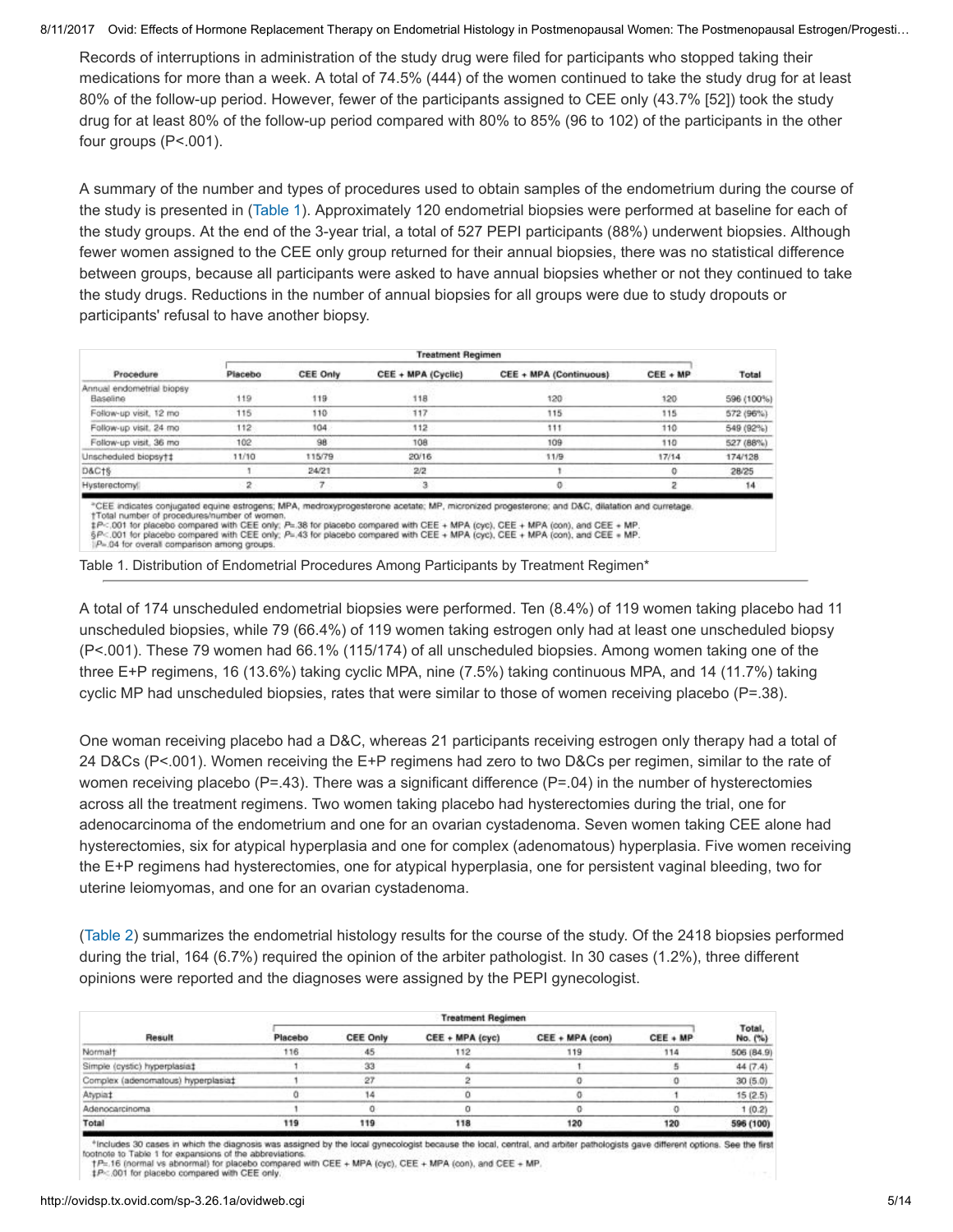Table 2. Summary of Endometrial Biopsy Changes Since Normal Baseline to Most Extreme Abnormal Results, by Treatment Regimen\*

The data presented in (Table 2) represent the most abnormal endometrial histology result during follow-up for each participant. A total of 506 women (85%) had normal results for all follow-up biopsies. Endometrial hyperplasia or adenocarcinoma was reported for 90 women (15%). Among the 119 women assigned to placebo, one case each of simple (cystic) hyperplasia, complex (adenomatous) hyperplasia, and adenocarcinoma of the endometrium occurred. In women given CEE alone, 74 of 119 (62.2%) developed some type of endometrial hyperplasia and 41 of 119 (34.4%) had complex hyperplasia or atypia. These women were more likely to develop simple, complex, or atypical hyperplasia as their most abnormal diagnosis than women given placebo (27.7% vs 0.8%, 22.7% vs 0.8%, and 11.8% vs 0%, respectively; P<.001).

Ten cases of simple (cystic) hyperplasia, two of complex (adenomatous) hyperplasia, and one of atypical hyperplasia were distributed among the three E+P groups. There was no difference in the occurrence of abnormal biopsy specimens between the women who received placebo and those who received any of the three E+P regimens (P=.16).

(Figure 1) shows the estimated survival functions of the time to the diagnosis of simple (cystic), complex (adenomatous), and atypical hyperplasia as the most abnormal biopsy result. The curves indicate the estimated proportion of women remaining free of a specific type of hyperplasia during a given length of time for placebo, estrogen alone, and the combined E+P regimens. The data show a significant difference in the hyperplasia-free intervals among the regimens (P<.001). Women in the placebo and E+P groups had longer intervals free of all three types of hyperplasia than women in the CEE only group. The data below each graph show the number of women who developed hyperplasia during each year of follow-up. For the CEE only group, 25 (21%), 29 (24.4%), and 20 (16.8%) women developed some type of hyperplasia as their most abnormal result during the first, second, and third years of the study, respectively. Of these women, 15 (12.5%), 14 (11.8%), and 12 (10.1%) had the more concerning diagnosis of complex (adenomatous) or atypical hyperplasia for the same respective years. There was no discernible pattern in the occurrence of hyperplasia in the other treatment groups.

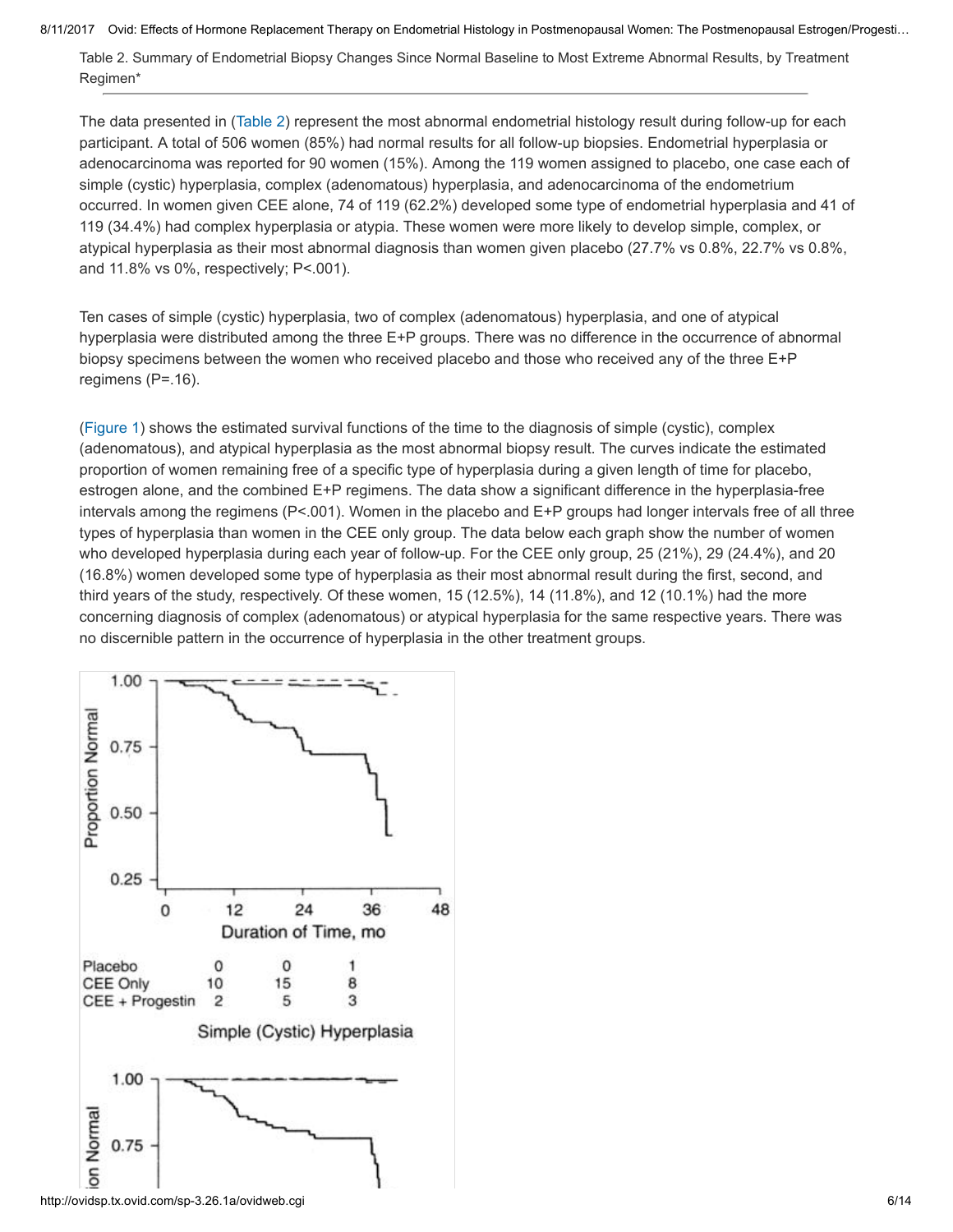

Figure 1. Kaplan-Meier estimates of time to a diagnosis. The data below each graph show the number of annual cases of the same types of hyperplasia during follow-up according to the women's most abnormal endometrial biopsy result. The dotted line indicates placebo; solid line, CEE only; and broken line, CEE + progestin. CEE indicates conjugated equine estrogens.

(Table 3) shows the status at the last follow-up visit, by most abnormal diagnosis, for all women who developed endometrial hyperplasia or cancer during the study. Among the 44 women with simple (cystic) hyperplasia as their most abnormal diagnosis, five (11%) persisted with this diagnosis at subsequent biopsies; the biopsy results of 38 women (86%) reverted to normal (18 spontaneously and 20 with intervention) and one (2%) had incomplete followup data. Of the interventions, 15 consisted of cessation of study medications with (n=5) or without (n=10) a D&C. Five other women received a progestin administered at the end of follow-up for diagnoses made at the 3-year visit. An additional 11 women had simple (cystic) hyperplasia but progressed to a more serious form of hyperplasia and are included in those categories (Table 3).

| <b>Status</b>                      | <b>Most Extreme Abnormal Result</b> |                             |            |                                   |                 |          |                      |                 |          |  |  |
|------------------------------------|-------------------------------------|-----------------------------|------------|-----------------------------------|-----------------|----------|----------------------|-----------------|----------|--|--|
|                                    |                                     | Simple (Cystic) Hyperplasia |            | Complex (Adenomatous) Hyperplasia |                 |          | Atypical Hyperplasia |                 |          |  |  |
|                                    | Placebo                             | <b>CEE Only</b>             | $CEE + P1$ | Placebo                           | <b>CEE Only</b> | CEE + Pt | Placebo              | <b>CEE Only</b> | CEE + Pt |  |  |
| No change                          |                                     |                             |            |                                   |                 | 0        |                      |                 | 0        |  |  |
| Reversion to normal<br>Spontaneous |                                     | 12                          | 6‡         |                                   | o               |          |                      |                 |          |  |  |
| Intervention§                      |                                     | 16                          |            |                                   | 25              |          |                      |                 |          |  |  |
| Hysterectomy                       |                                     |                             | O          |                                   |                 |          |                      |                 |          |  |  |
| Unknown                            |                                     |                             |            |                                   |                 |          |                      |                 |          |  |  |
| Total                              |                                     | 33                          | 10         |                                   | 27              |          |                      | 14              |          |  |  |

\*One participant in the placebo group developed adenocarcinoma and underwent hysterectomy. See the first footnote to Table 1 for expansions of the abbreviations

The biopsy results of one participant reverted to normal, and she had a hysterectomy later in the study.<br>§Intervention may include discontinuation of a study drug and/or a variety of other therapies.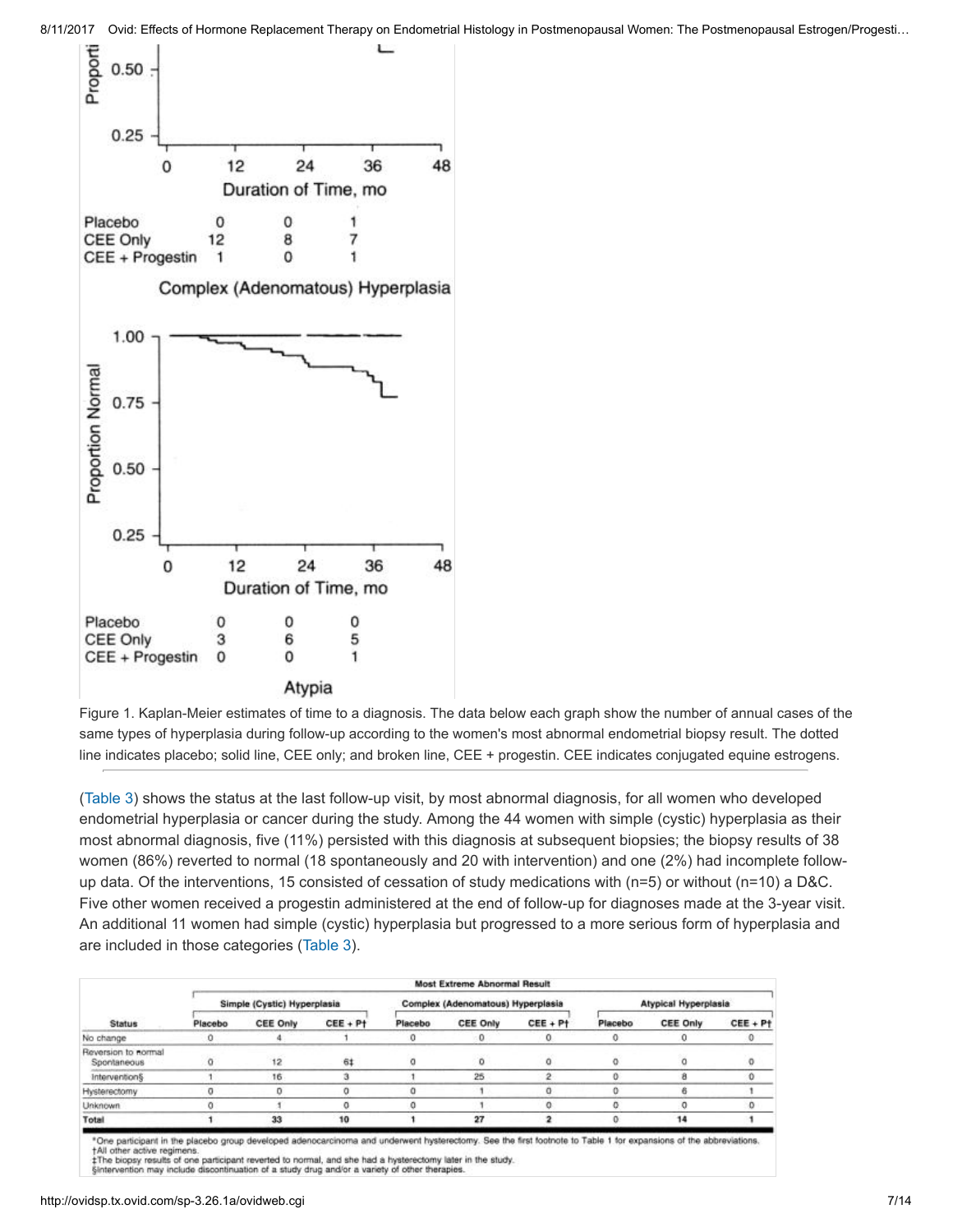Table 3. Final Status of Participants With Abnormal Endometrial Biopsy Results According to Their Most Abnormal Result, by Treatment Regimen\*

Among the 30 women with complex (adenomatous) hyperplasia as their most abnormal diagnosis, study medications were discontinued in all according to protocol. Most were given progestin with (n=4) or without (n=22) D&Cs, and their endometrial biopsy results reverted to normal. Two women underwent D&C alone and subsequent biopsies were normal, one woman underwent a hysterectomy without prior medical therapy, and one was treated by her private physician and refused further biopsies.

Among the 15 women who developed atypical hyperplasia, seven received progestin and one received progestin and underwent a D&C. All had endometrial biopsy results that reverted to normal. Seven other women had hysterectomies, of whom two were given progestin before surgery that failed to convert their endometrial biopsy results to normal.

The 24-month biopsy specimen of the woman who developed endometrial cancer while receiving placebo was interpreted by the local pathologist as atypical hyperplasia, by the central pathologist as chronic endometritis, possibly hyperplasia, and by the arbiter as menstrual endometrium with metaplasia and focal simple atypical hyperplasia. The biopsy specimen was coded as atypical hyperplasia, and the participant was unmasked. Her local physician performed a D&C, which revealed acute and chronic endometritis. Her 3-year biopsy specimen showed well-differentiated grade I adenocarcinoma. A hysterectomy and bilateral salpingo-oophorectomy were performed and confirmed the diagnosis. As of June 10, 1993, the patient had remained free of disease since surgery.

#### COMMENT

The design of the PEPI trial was determined primarily by consideration of the effect of ovarian hormone replacement on cardiovascular disease risk factors. Treatment with daily CEE was considered essential since numerous observational studies conducted in the United States have reported that this preparation reduces heart disease risk by approximately 50%. [\[19-21\]](#page-11-3) Medroxyprogesterone acetate was chosen for study because it is the most commonly used preparation for endometrial protection in postmenopausal women in this country. [\[22\]](#page-11-4) The 10 mg dosage was selected because it has been reported to reduce endometrial epithelial DNA synthesis (thymidine labeling index) and to induce secretory transformation more than the 2.5- and 5-mg dosages. [\[23\]](#page-11-5) The 12-day duration of MPA and MP administration per 28-day cycle was selected because of reports that this duration reduced the occurrence of endometrial hyperplasia more than administration for 7 or 10 days. [\[24\]](#page-11-6) The continuous 2.5-mg MPA regimen was selected because of reports that it induced amenorrhea and had been shown to prevent hyperplasia in a limited trial. [\[25\]](#page-11-7) Micronized progesterone was selected because preliminary data suggested this medication did not mask the estrogen-mediated increase in high-density lipoprotein cholesterol. [\[26,27\].](#page-11-8)

<span id="page-7-0"></span>To conduct the PEPI trial, a strategy had to be devised to assess the effects of these hormone replacement therapies on the endometrium. The strategy chosen was to obtain baseline and annual endometrial biopsy specimens and to monitor participants for the development of endometrial hyperplasia, particularly complex (adenomatous) or atypical hyperplasia. These diagnoses were viewed as prognostic markers of the possible future development of cancer based on reports of women with these diagnoses who did not undergo hysterectomy. Previous studies have shown that 3% to 75% of women developed endometrial cancer subsequent to the diagnosis of hyperplasia, depending on the length of follow-up and the severity of hyperplasia at the time of the original diagnosis. [\[28-33\].](#page-11-9)

<span id="page-7-1"></span>In the group given placebo, one case each of simple (cystic) hyperplasia, complex (adenomatous) hyperplasia, and adenocarcinoma of the endometrium developed during the 3 years of follow-up. The occurrence of complex hyperplasia was probably hormone induced because the participant discontinued placebo after only 2 months and took CEE and MPA prescribed by her private physician.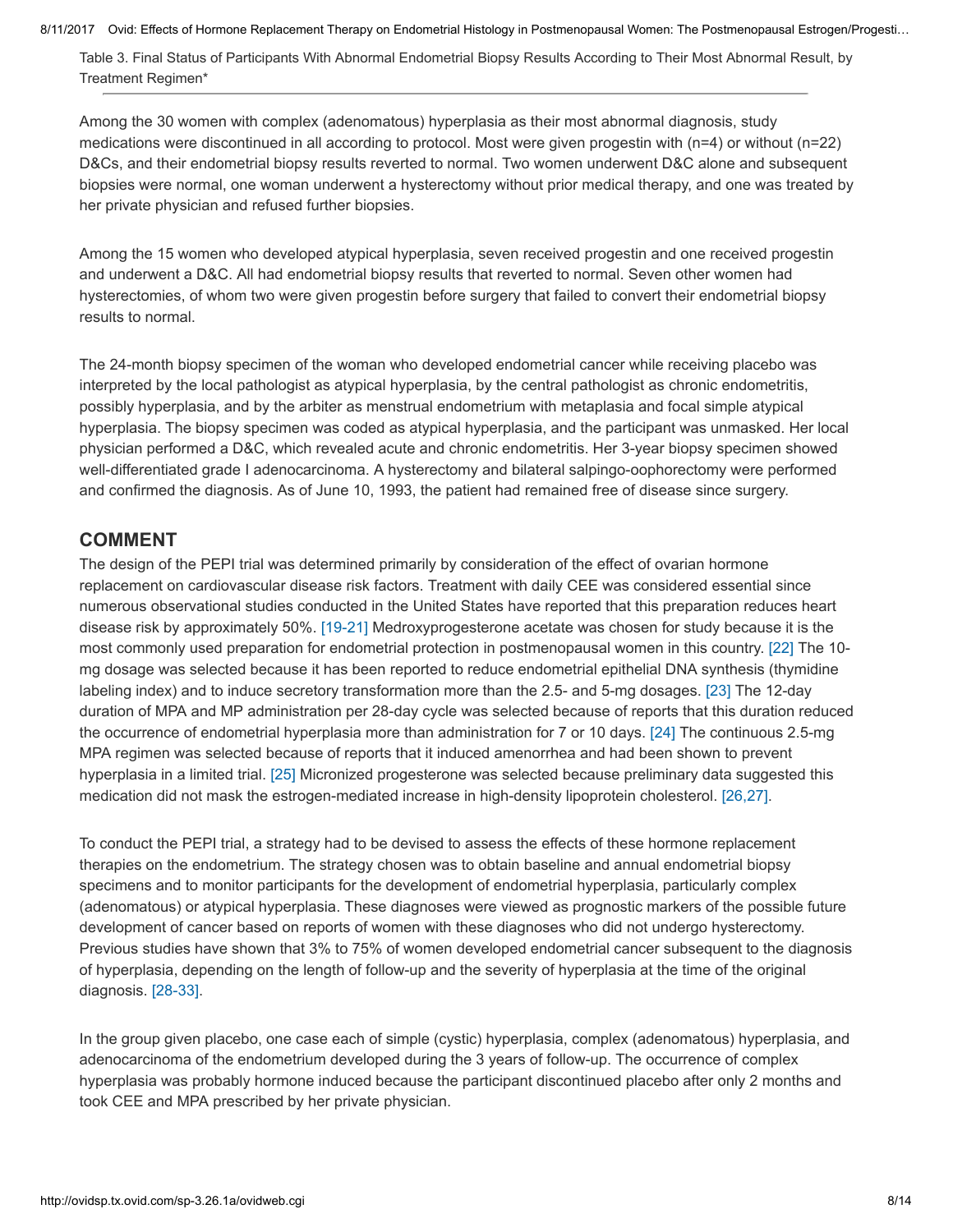Among the 119 women in the CEE only group, 74 (62%) developed some type of endometrial hyperplasia during follow-up, with 41 women (34%) displaying the more serious diagnoses of complex (adenomatous) hyperplasia or atypia. This accounted for the lower rate of compliance (43.7%) with study medications in the CEE only vs the other groups. Six of the participants receiving CEE alone were diagnosed with simple hyperplasia with atypia based on the reading of the arbiter pathologist, whereas the local and central pathologists did not identify atypia. The decision of the PEPI gynecologist to assign the most severe diagnosis of those presented to him or her probably reflected concern for women in a randomized trial.

The statistically significant increase of endometrial hyperplasia in women given CEE alone in this direct comparison with placebo unequivocally established this as a risk of CEE only therapy at this dosage. This conclusion was reinforced by the finding of normal endometrium in both groups at baseline. Based on the timing of the occurrence of the most abnormal biopsy result in each participant (Figure 1), the development of all three types of hyperplasia remained constant across the 3 years of treatment. If the yearly occurrence of hyperplasia persisted in subsequent years, it would be anticipated that a majority of women taking CEE alone would have the more serious types of complex (adenomatous) or atypical hyperplasia after about 5 years of therapy. This finding raises serious questions about the safety of long-term CEE only therapy in women with a uterus. In the only comparable study, Woodruff et al [\[12\]](#page-10-4) reported incidences of cystic hyperplasia of 19% and complex hyperplasia of 0.7% in 283 women randomized to the same dose of CEE given daily for only 1 year. No participant with atypical hyperplasia was identified. This study did not include a placebo group for comparison to CEE alone.

What were the long-term implications of hyperplasia among the participants taking CEE alone? First, in regard to hyperplasia, medical intervention, when attempted, converted the endometrium to normal in all participants with simple (cystic) and complex (adenomatous) hyperplasia. In women with atypical hyperplasia, medical intervention was effective in eight of 10 women in whom it was tried. Comparable results have been reported by Thom et al. [\[33\]](#page-12-0) Second, in regard to surgical interventions, more procedures were performed during follow-up of women receiving CEE alone than were needed in the other groups. This included unscheduled biopsies (66% of total procedures), D&Cs (86% of total procedures), and hysterectomies (50% of total procedures). During review of the participant's first bleeding episode, the monitoring gynecologist was partially unblinded to treatment assignment. It was likely that concern for women receiving CEE only therapy contributed to the more frequent recommendation of these diagnostic procedures. Of the seven hysterectomies performed in the women given CEE alone, medical therapy was attempted only once and failed. Whether medical therapy would have been effective in controlling vaginal bleeding and reverting the hyperplasia to normal in the other participants is unknown. However, medical therapy was successful in reverting the endometrium to normal in 97% of women receiving CEE alone (31/32) who developed complex (adenomatous) or atypical hyperplasia. Based on these findings, we would recommend that physicians use medical intervention in women undergoing hormone replacement who develop complex (adenomatous) or atypical hyperplasia before considering a surgical intervention such as a hysterectomy.

In women given E+P, the incidence of abnormal biopsy results was comparable to that observed among women receiving placebo. All E+P regimens were effective in preventing hyperplasia to the extent observed in women receiving placebo. Similar endometrial protection has been reported for 5 or 10 mg of MPA given for 14 days each month and 2.5 or 5 mg given continuously with CEE for 1 year. [\[12\]](#page-10-4) In addition, the numbers of surgical procedures required among these participants were also similar to the number performed in the placebo group. The results of our 3-year trial indicate that these specific progestin regimens provide long-term endometrial protection of postmenopausal women with a uterus. Whether other progestins, other doses of the same progestins, or other progestin regimens are as effective in preventing endometrial hyperplasia awaits further study.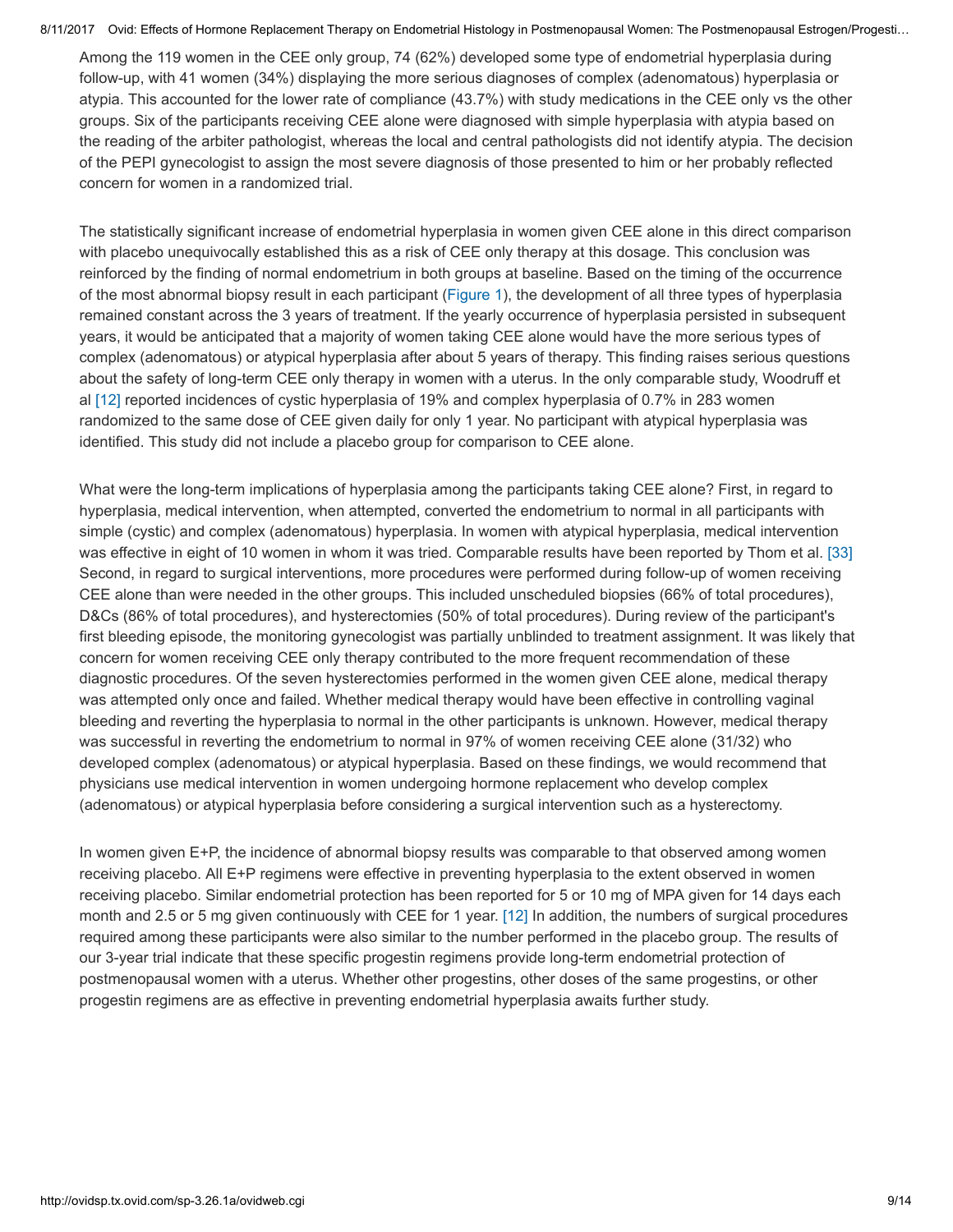The PEPI study design provided for participants to continue to receive study medications with more frequent endometrial biopsies following a diagnosis of simple (cystic) hyperplasia. Among the 55 women who were ever diagnosed with simple (cystic) hyperplasia, the majority (77%) subsequently had normal endometrial biopsy results spontaneously or with intervention, but 20% advanced to more serious lesions while receiving CEE alone or combined therapy. If hormone replacement is continued in women with simple (cystic) hyperplasia, it should be anticipated that some women will develop more serious lesions. Thus, caution should be exercised in following this approach.

We conclude that physicians who provide estrogen replacement therapy for postmenopausal women with a uterus should give serious consideration to the addition of a progestin administered either cyclically or continuously for endometrial protection. In women who cannot tolerate or use progestins, CEE only therapy can be considered, but follow-up should include annual endometrial assessment with cessation of this regimen following the diagnosis of endometrial hyperplasia. If hyperplasia is found in women receiving estrogen replacement therapy, most endometrial hyperplasia will revert to normal with prolonged progestin administration.

The Writing Group for the PEPI Trial includes Howard L. Judd, MD, chair; Irma Mebane-Sims, PhD; Claudine Legault, PhD; Carol Wasilauskas, MS; Susan Johnson, MD; Maria Merino, MD; Elizabeth Barrett-Connor, MD; and Jose Trabal, MD.

The PEPI trial was supported by cooperative agreement research grants U01-HL40154, U01-HL40185, U01- HL40195, U01-HL40205, U01-HL40207, U01-HL40231, U01-HL40232, and U01-HL40273 from the National Heart, Lung, and Blood Institute; the National Institute of Child Health and Human Development; the National Institute of Arthritis and Musculoskeletal and Skin Diseases; the National Institute of Diabetes and Digestive and Kidney Diseases; and the National Institute on Aging. Support was also provided by General Clinical Research Center grants M01RR00865 (University of California, Los Angeles), RR00827 (University of California, San Diego), and RR00059 (University of Iowa). Study medications and corresponding placebos for PEPI were provided by Wyeth-Ayerst Laboratories, Philadelphia, Pa (Premarin); The Upjohn Company, Kalamazoo, Mich (Provera); and Schering-Plough Research Institute, Kenilworth, NJ (micronized progesterone).

A complete list of members of the PEPI Trial Group appears elsewhere. [\[13\]](#page-10-3) The following list acknowledges persons primarily responsible for the collection of the endometrial-related data.

Clinical Centers: George Washington University, Washington, DC: Valery T. Miller, MD, principal investigator; Vanessa Barnabei, MD; Ginny Levin, MPH. The Johns Hopkins University, Baltimore, Md: Trudy Bush, PhD, principal investigator; David Foster, MD; Howard Zacur, MD; J. Donald Woodruff, MD. Stanford University, Palo Alto, Calif: Marcia Stefanick, PhD, principal investigator (previously Peter D. Wood, DSc, PhD); Allison Akana, PA; W. Leroy Heinrichs, MD; Katherine O'Hanlan, MD. University of California, Los Angeles: Howard L. Judd, MD, principal investigator; Richard P. Buyalos, MD; Gail Greendale, MD; Kathy Lozano, RNP. The University of California, San Diego: Elizabeth Barrett-Connor, MD, principal investigator; Mary Lou Carrion-Petersen, RN; Carmella Cavero, RN; Robert Langer, MD. The University of Iowa, Iowa City: Helmut G. Schrott, MD, principal investigator; Jo Ann Benda, MD; Charles deProsse, MD; Deborah Fedderson, RN; Susan R. Johnson, MD. The University of Texas Health Science Center, San Antonio: Jose Trabal, MD, MPH, principal investigator (previously Carl J. Pauerstein, MD); Mohammad M. Ahmad, MD, PhD; Herbert P. Brown, MD; Robert S. Schenken, MD; Mercedes Rodriguez-Sifuentes, RN; Philip T. Valente, MD.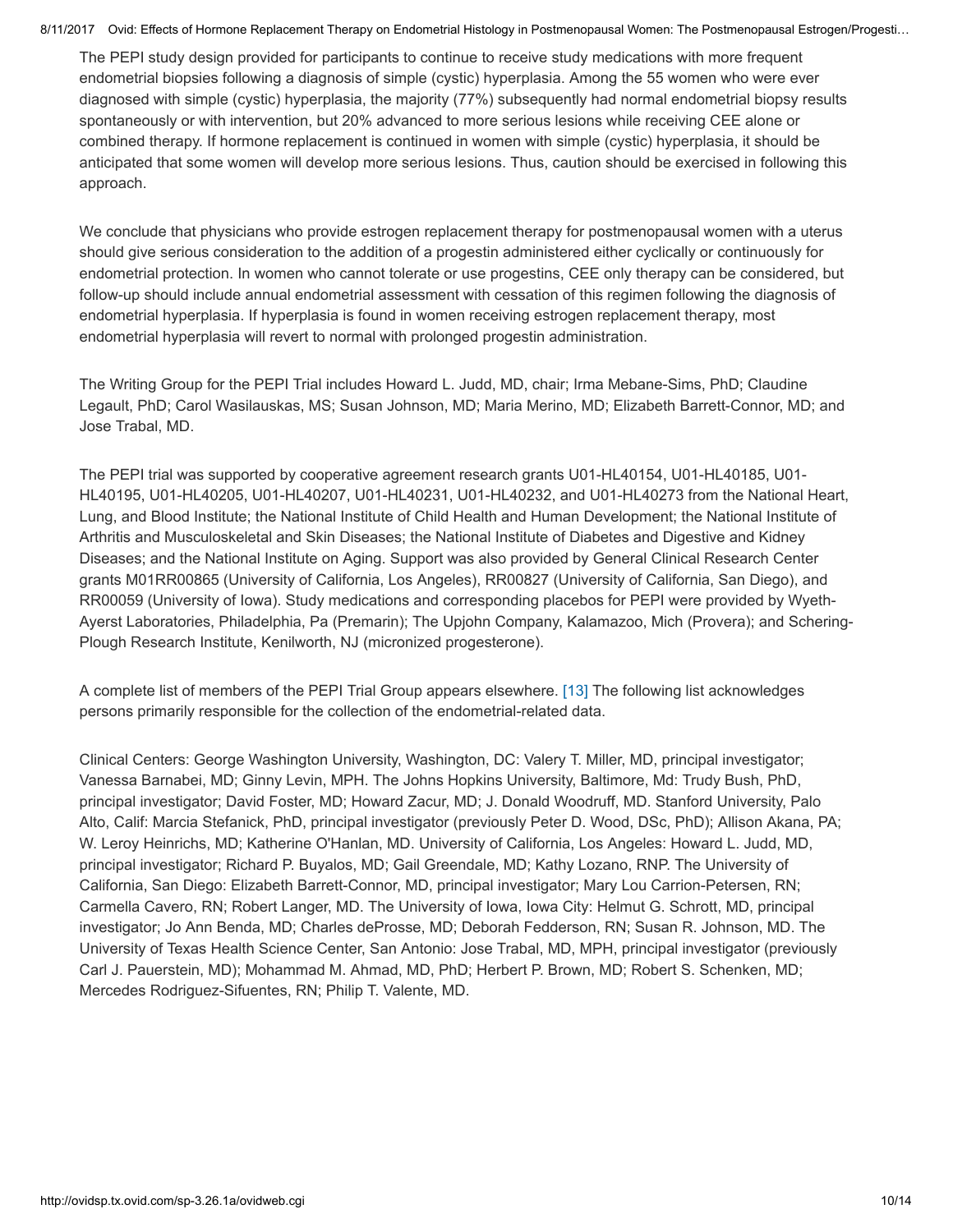Coordinating Center: The Bowman Gray School of Medicine, Winston-Salem, NC: Mark Espeland, PhD, principal investigator (previously H. Bradley Wells, PhD); Kathy Lane; Claudine Legault, PhD; Carol Wasilauskas, MS. Participating Institutes of the National Institutes of Health: National Heart, Lung, and Blood Institute: Irma L. Mebane-Sims, PhD, program administrator; National Institute of Child Health and Human Development: Joseph Kelaghan, MD, liaison; National Institute of Arthritis and Musculoskeletal and Skin Diseases: Joan McGowan, PhD, liaison; National Institute of Diabetes and Digestive and Kidney Diseases: Judith Fradkin, MD, liaison; National Institute of Aging: Sheryl Sherman, PhD, liaison. Central Facilities: Pathology Laboratory, Bethesda, Md: National Cancer Institute, Maria Merino, MD. Pathology Arbiter, Boston, Mass: Massachusetts General Hospital, Robert Scully, MD.

# REFERENCES

<span id="page-10-0"></span>1. Smith DC, Prentice R, Thompson DJ, Herrmann WL. Association of exogenous estrogen and endometrial carcinoma. N Engl J Med. 1975;293:1164-1167. [Bibliographic](http://ovidsp.tx.ovid.com/sp-3.26.1a/ovidweb.cgi?Link+Set+Ref=00005407-199602070-00032|00006024_1975_293_1164_smith_association_%7c00005407-199602070-00032%23xpointer%28id%28R1-32%29%29%7c60%7c%7covftdb%7c&P=75&S=MLCHFPKBCFDDCHOJNCGKICJCAKLCAA00&WebLinkReturn=Full+Text%3dL%7cS.sh.22.23%7c0%7c00005407-199602070-00032) Links | [\[Context](#page-1-0) Link]

2. Ziel HK, Hinkle WD. Increased risk of endometrial carcinoma among users of conjugated estrogens. N Engl J Med. 1975;293:1167-1170. [Bibliographic](http://ovidsp.tx.ovid.com/sp-3.26.1a/ovidweb.cgi?Link+Set+Ref=00005407-199602070-00032|00006024_1975_293_1167_ziel_endometrial_%7c00005407-199602070-00032%23xpointer%28id%28R2-32%29%29%7c60%7c%7covftdb%7c&P=76&S=MLCHFPKBCFDDCHOJNCGKICJCAKLCAA00&WebLinkReturn=Full+Text%3dL%7cS.sh.22.23%7c0%7c00005407-199602070-00032) Links [\[Context](#page-1-0) Link]

3. Mack TM, Pike MC, Henderson BE, et al. Estrogens and endometrial cancer in a retirement community. N Engl J Med. 1976;294:1262-1267. [Bibliographic](http://ovidsp.tx.ovid.com/sp-3.26.1a/ovidweb.cgi?Link+Set+Ref=00005407-199602070-00032|00006024_1976_294_1262_mack_endometrial_%7c00005407-199602070-00032%23xpointer%28id%28R3-32%29%29%7c60%7c%7covftdb%7c&P=77&S=MLCHFPKBCFDDCHOJNCGKICJCAKLCAA00&WebLinkReturn=Full+Text%3dL%7cS.sh.22.23%7c0%7c00005407-199602070-00032) Links [\[Context](#page-1-0) Link]

4. Hulka BS, Fowler WC, Kaufman DG, et al. Estrogen and endometrial cancer: cases and two control groups from North Carolina. Am J Obstet Gynecol. 1980;137:92-101. [Bibliographic](http://ovidsp.tx.ovid.com/sp-3.26.1a/ovidweb.cgi?Link+Set+Ref=00005407-199602070-00032|00000447_1980_137_92_hulka_endometrial_%7c00005407-199602070-00032%23xpointer%28id%28R4-32%29%29%7c60%7c%7covftdb%7c&P=78&S=MLCHFPKBCFDDCHOJNCGKICJCAKLCAA00&WebLinkReturn=Full+Text%3dL%7cS.sh.22.23%7c0%7c00005407-199602070-00032) Links [\[Context](#page-1-0) Link]

5. Shapiro S, Kelly JP, Rosenberg L, et al. Risk of localized and widespread endometrial cancer in relation to recent and discontinued use of conjugated estrogens. N Engl J Med. [1985;313:969-972.](#page-1-0) [Bibliographic](http://ovidsp.tx.ovid.com/sp-3.26.1a/ovidweb.cgi?Link+Set+Ref=00005407-199602070-00032|00006024_1985_313_969_shapiro_discontinued_%7c00005407-199602070-00032%23xpointer%28id%28R5-32%29%29%7c60%7c%7covftdb%7c&P=79&S=MLCHFPKBCFDDCHOJNCGKICJCAKLCAA00&WebLinkReturn=Full+Text%3dL%7cS.sh.22.23%7c0%7c00005407-199602070-00032) Links [Context Link]

6. Henderson BE. The cancer question: an overview of recent epidemiologic and retrospective data. Am J Obstet Gynecol. 1989;161:1859-1864. [Bibliographic](http://ovidsp.tx.ovid.com/sp-3.26.1a/ovidweb.cgi?Link+Set+Ref=00005407-199602070-00032|00000447_1989_161_1859_henderson_epidemiologic_%7c00005407-199602070-00032%23xpointer%28id%28R6-32%29%29%7c60%7c%7covftdb%7c&P=80&S=MLCHFPKBCFDDCHOJNCGKICJCAKLCAA00&WebLinkReturn=Full+Text%3dL%7cS.sh.22.23%7c0%7c00005407-199602070-00032) Links | [\[Context](#page-1-0) Link]

<span id="page-10-1"></span>7. Persson I, Adami HO, Bergkvist L, et al. Risk of endometrial cancer after treatment with oestrogens alone or in conjunction with progestogens: results of a prospective study. BMJ. 1989;298:147-151. [Bibliographic](http://ovidsp.tx.ovid.com/sp-3.26.1a/ovidweb.cgi?Link+Set+Ref=00005407-199602070-00032|00002591_1989_298_147_persson_progestogens_%7c00005407-199602070-00032%23xpointer%28id%28R7-32%29%29%7c60%7c%7covftdb%7c&P=81&S=MLCHFPKBCFDDCHOJNCGKICJCAKLCAA00&WebLinkReturn=Full+Text%3dL%7cS.sh.22.23%7c0%7c00005407-199602070-00032) Links [\[Context](#page-1-0) Link]

8. Voigt LF, Weiss NS, Chu J, et al. Progestogen supplementation of exogenous oestrogens and risk of endometrial cancer. Lancet. 1991;338:274-277. [\[Context](#page-1-0) Link]

9. Brinton LA, Hoover RN, and The Endometrial Cancer Collaborative Group. Estrogen replacement therapy and endometrial cancer risk: unresolved issues. Obstet Gynecol. 1993;81:265-271. [\[Context](#page-1-0) Link]

<span id="page-10-2"></span>10. Schiff I, Sela HK, Cramer D, et al. Endometrial hyperplasia in women on cyclic or continuous estrogen regimens. Fertil Steril. 1982;37:79-82. [Bibliographic](http://ovidsp.tx.ovid.com/sp-3.26.1a/ovidweb.cgi?Link+Set+Ref=00005407-199602070-00032|00003748_1982_37_79_schiff_endometrial_%7c00005407-199602070-00032%23xpointer%28id%28R10-32%29%29%7c60%7c%7covftdb%7c&P=84&S=MLCHFPKBCFDDCHOJNCGKICJCAKLCAA00&WebLinkReturn=Full+Text%3dL%7cS.sh.22.23%7c0%7c00005407-199602070-00032) Links | [\[Context](#page-1-0) Link]

11. Gelfand MM, Ferenczy A. A prospective 1-year study of estrogen and progestin in postmenopausal women: effects on the endometrium. Obstet Gynecol. 1989;74:398-402. Buy [Now](http://ovidsp.tx.ovid.com/sp-3.26.1a/ovidweb.cgi?Link+Set+Ref=00005407-199602070-00032|00006250_1989_74_398_gelfand_postmenopausal_%7c00005407-199602070-00032%23xpointer%28id%28R11-32%29%29%7c25%7c%7covftdb%7c&P=85&S=MLCHFPKBCFDDCHOJNCGKICJCAKLCAA00&WebLinkReturn=Full+Text%3dL%7cS.sh.22.23%7c0%7c00005407-199602070-00032) | [Bibliographic](http://ovidsp.tx.ovid.com/sp-3.26.1a/ovidweb.cgi?Link+Set+Ref=00005407-199602070-00032|00006250_1989_74_398_gelfand_postmenopausal_%7c00005407-199602070-00032%23xpointer%28id%28R11-32%29%29%7c60%7c%7covftdb%7c&P=85&S=MLCHFPKBCFDDCHOJNCGKICJCAKLCAA00&WebLinkReturn=Full+Text%3dL%7cS.sh.22.23%7c0%7c00005407-199602070-00032) Links [\[Context](#page-1-0) Link]

<span id="page-10-4"></span><span id="page-10-3"></span>12. Woodruff JD, Pickar JH. Incidence of endometrial hyperplasia in postmenopausal women taking conjugated estrogens (Premarin) with medroxy-progesterone acetate or conjugated estrogens alone. Am J Obstet Gynecol. 1994;170:1213-1223. [\[Context](#page-1-0) Link]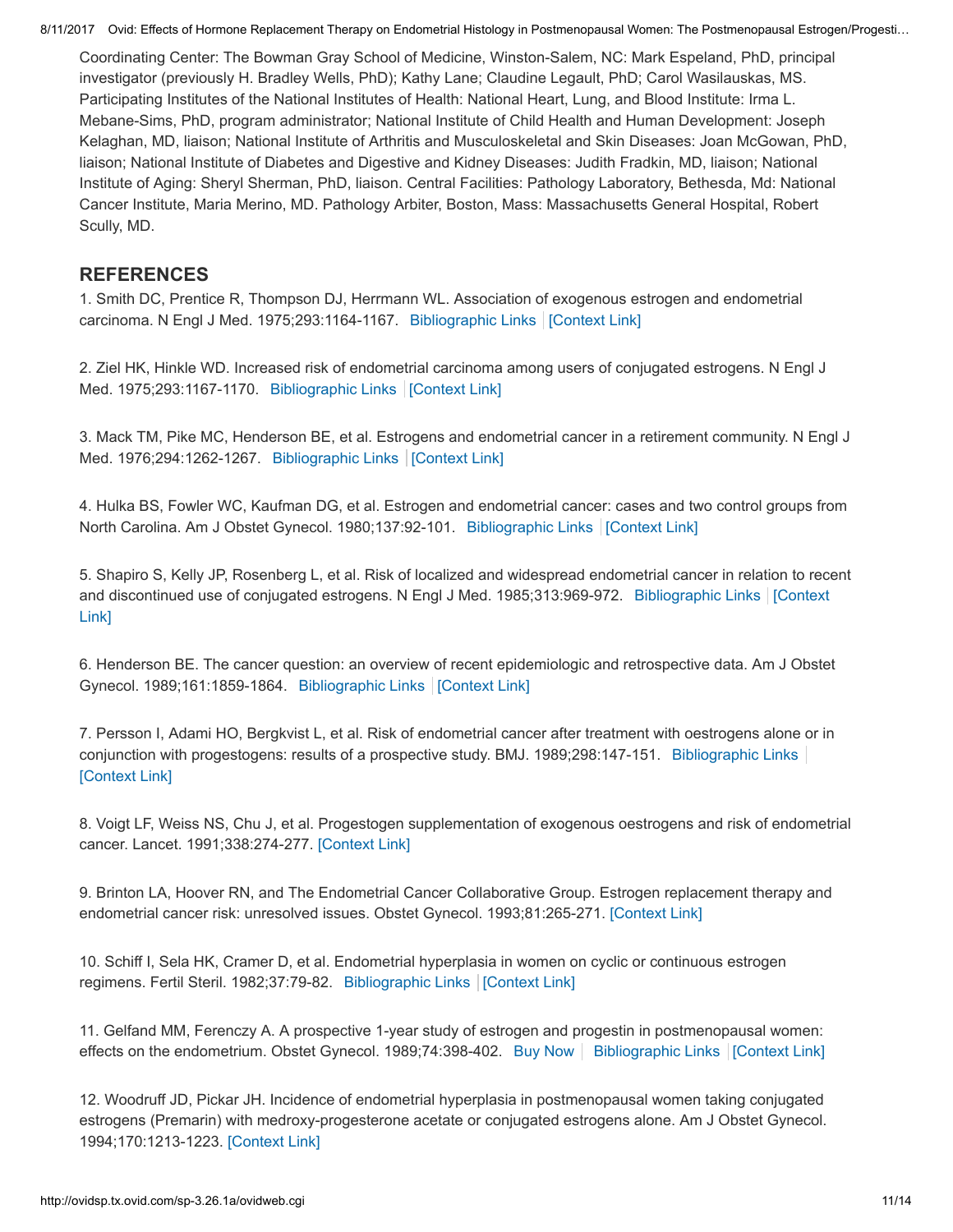13. The Writing Group for the PEPI Trial. Effects of estrogen or estrogen/progestin regimens on heart disease risk factors in postmenopausal women: The Postmenopausal Estrogen/Progestin Interventions (PEPI) Trial. JAMA. 1995;273:199-208. [Bibliographic](http://ovidsp.tx.ovid.com/sp-3.26.1a/ovidweb.cgi?Link+Set+Ref=00005407-199602070-00032|00005407_1995_273_199_anonymous_postmenopausal_%7c00005407-199602070-00032%23xpointer%28id%28R13-32%29%29%7c60%7c%7covftdb%7c00005407-199501180-00022&P=87&S=MLCHFPKBCFDDCHOJNCGKICJCAKLCAA00&WebLinkReturn=Full+Text%3dL%7cS.sh.22.23%7c0%7c00005407-199602070-00032) Links [\[Context](#page-1-1) Link]

<span id="page-11-0"></span>14. The Writing Group for the PEPI Trial. The Postmenopausal Estrogen/Progestin Interventions (PEPI) Trial: rationale, design and conduct (I). J Controlled Clin Trials. 1995;16(suppl):3S-19S. [\[Context](#page-1-2) Link]

15. The Writing Group for the PEPI Trial. The Postmenopausal Estrogen/Progestin Interventions (PEPI) Trial: the recruitment of postmenopausal women (II). J Controlled Clin Trials. 1995;16(suppl):20S-35S. [\[Context](#page-1-2) Link]

16. The Writing Group for the PEPI Trial. The Postmenopausal Estrogen/Progestin Interventions (PEPI) Trial: physical and laboratory measurements (III). J Controlled Clin Trials. 1995;16(suppl):36S-53S. [\[Context](#page-1-2) Link]

<span id="page-11-2"></span>17. The Writing Group for the PEPI Trial. The Postmenopausal Estrogen/Progestin Interventions (PEPI) Trial: baseline characteristics of participants (IV). J Controlled Clin Trials. 1995;16(suppl):54S-72S. [\[Context](#page-1-2) Link]

<span id="page-11-1"></span>18. Hendrickson M, Kempson R. Major Problems in Pathology. Philadelphia, Pa: WB Saunders; 1980;12: 285-318. Major Problems in Pathology series. [\[Context](#page-2-0) Link]

<span id="page-11-3"></span>19. Bush TL. Noncontraceptive estrogen use and risk of cardiovascular disease: an overview and critique of the literature. In: Korenmann SG, ed. The Menopause: Biological and Clinical Consequences of Ovarian Failure: Evolution and Management. Norwell, Mass: Serono Symposia; 1990:211-224. [\[Context](#page-7-0) Link]

20. Stampfer MJ, Colditz GA. Estrogen replacement and coronary heart disease: a quantitative assessment of the epidemiologic evidence. Prev Med. 1991;20:47-63. [Bibliographic](http://ovidsp.tx.ovid.com/sp-3.26.1a/ovidweb.cgi?Link+Set+Ref=00005407-199602070-00032|00006645_1991_20_47_stampfer_epidemiologic_%7c00005407-199602070-00032%23xpointer%28id%28R20-32%29%29%7c60%7c%7covftdb%7c&P=94&S=MLCHFPKBCFDDCHOJNCGKICJCAKLCAA00&WebLinkReturn=Full+Text%3dL%7cS.sh.22.23%7c0%7c00005407-199602070-00032) Links [\[Context](#page-7-0) Link]

21. Grady D, Rubin SM, Petitti DB, et al. Hormone therapy to prevent disease and prolong life in postmenopausal women. Ann Intern Med. 1992;117:1016-1037. [Bibliographic](http://ovidsp.tx.ovid.com/sp-3.26.1a/ovidweb.cgi?Link+Set+Ref=00005407-199602070-00032|00000605_1992_117_1016_grady_postmenopausal_%7c00005407-199602070-00032%23xpointer%28id%28R21-32%29%29%7c60%7c%7covftdb%7c&P=95&S=MLCHFPKBCFDDCHOJNCGKICJCAKLCAA00&WebLinkReturn=Full+Text%3dL%7cS.sh.22.23%7c0%7c00005407-199602070-00032) Links [\[Context](#page-7-0) Link]

<span id="page-11-4"></span>22. Kennedy DL, Baum C, Forbes MB. Noncontraception estrogens and progestins: use patterns over time. Obstet Gynecol. 1985;65:441-446. [\[Context](#page-7-0) Link]

<span id="page-11-5"></span>23. Gibbons WE, Moyer DL, Lobo RA, Roy S, Mishell DR Jr. Biochemical and histologic effects of sequential estrogen/progestin therapy on the endometrium of postmenopausal women. Am J Obstet Gynecol. 1986;154:456- 461. [\[Context](#page-7-0) Link]

<span id="page-11-6"></span>24. Sturdee DW, Wade-Evans T, Paterson MEL, Thom M, Studd JWW. Relations between bleeding pattern, endometrium histology and estrogen treatment in menopaulsal women. BMJ. 1978;1:1575-1577. [\[Context](#page-7-0) Link]

<span id="page-11-7"></span>25. Weinstein L. Efficacy of a continuous estrogen-progestin regimen in the menopausal patient. Obstet Gynecol. 1987;69:929-932. Buy [Now](http://ovidsp.tx.ovid.com/sp-3.26.1a/ovidweb.cgi?Link+Set+Ref=00005407-199602070-00032|00006250_1987_69_929_weinstein_continuous_%7c00005407-199602070-00032%23xpointer%28id%28R25-32%29%29%7c25%7c%7covftdb%7c&P=99&S=MLCHFPKBCFDDCHOJNCGKICJCAKLCAA00&WebLinkReturn=Full+Text%3dL%7cS.sh.22.23%7c0%7c00005407-199602070-00032) | [Bibliographic](http://ovidsp.tx.ovid.com/sp-3.26.1a/ovidweb.cgi?Link+Set+Ref=00005407-199602070-00032|00006250_1987_69_929_weinstein_continuous_%7c00005407-199602070-00032%23xpointer%28id%28R25-32%29%29%7c60%7c%7covftdb%7c&P=99&S=MLCHFPKBCFDDCHOJNCGKICJCAKLCAA00&WebLinkReturn=Full+Text%3dL%7cS.sh.22.23%7c0%7c00005407-199602070-00032) Links | [\[Context](#page-7-0) Link]

<span id="page-11-8"></span>26. Moorjani S, Dupont A, Labrie F, et al. Changes in plasma lipoprotein and apolipoprotein composition in relation to oral versus percutaneous administration of estrogen alone or in cyclic association with utrogestan in menopausal women. J Clin Endocrinol Metabol. 1991;73:373-379. [Bibliographic](http://ovidsp.tx.ovid.com/sp-3.26.1a/ovidweb.cgi?Link+Set+Ref=00005407-199602070-00032|00004678_1991_73_373_moorjani_apolipoprotein_%7c00005407-199602070-00032%23xpointer%28id%28R26-32%29%29%7c60%7c%7covftdb%7c&P=100&S=MLCHFPKBCFDDCHOJNCGKICJCAKLCAA00&WebLinkReturn=Full+Text%3dL%7cS.sh.22.23%7c0%7c00005407-199602070-00032) Links [\[Context](#page-7-0) Link]

<span id="page-11-9"></span>27. Jensen J, Riis BJ, Strom V, Nilas L, Christiansen C. Long-term effects of percutaneous estrogens and oral progesterone on serum lipoproteins in postmenopausal women. Am J Obstet Gynecol. 1987;156:66-71. [Bibliographic](http://ovidsp.tx.ovid.com/sp-3.26.1a/ovidweb.cgi?Link+Set+Ref=00005407-199602070-00032|00000447_1987_156_66_jensen_postmenopausal_%7c00005407-199602070-00032%23xpointer%28id%28R27-32%29%29%7c60%7c%7covftdb%7c&P=101&S=MLCHFPKBCFDDCHOJNCGKICJCAKLCAA00&WebLinkReturn=Full+Text%3dL%7cS.sh.22.23%7c0%7c00005407-199602070-00032) Links | [\[Context](#page-7-0) Link]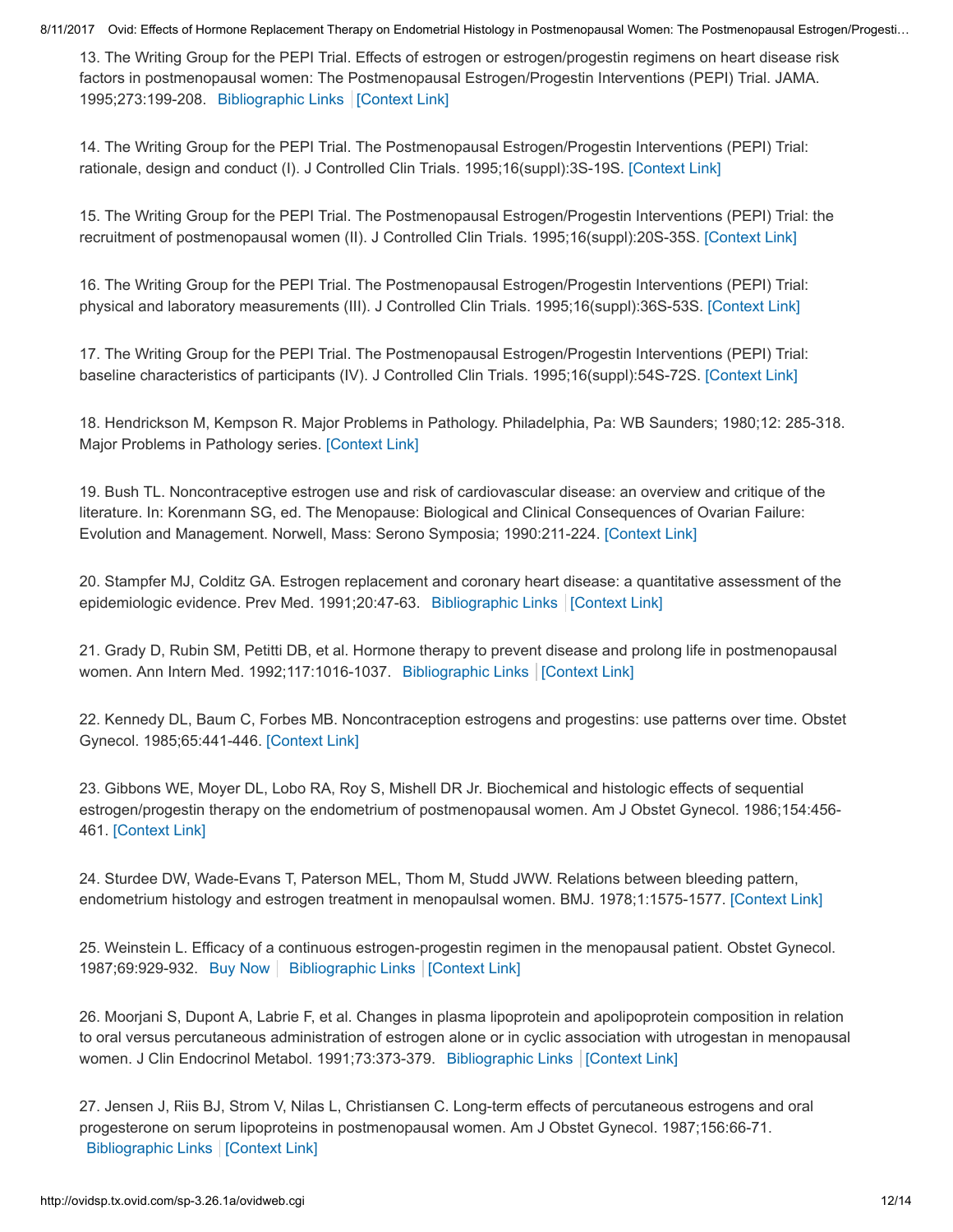29. Gusberg SB. Precursors of corpus carcinoma: estrogens and adenomatous hyperplasia. Am J Obstet Gynecol. 1947;54:905-927. [Bibliographic](http://ovidsp.tx.ovid.com/sp-3.26.1a/ovidweb.cgi?Link+Set+Ref=00005407-199602070-00032|00000447_1947_54_905_gusberg_adenomatous_%7c00005407-199602070-00032%23xpointer%28id%28R29-32%29%29%7c60%7c%7covftdb%7c&P=102&S=MLCHFPKBCFDDCHOJNCGKICJCAKLCAA00&WebLinkReturn=Full+Text%3dL%7cS.sh.22.23%7c0%7c00005407-199602070-00032) Links [\[Context](#page-7-1) Link]

29. Hall KV. Irregular hyperplasia of the endometrium. Acta Obstet Gynecol Scand. [1957;36:306-321.](http://ovidsp.tx.ovid.com/sp-3.26.1a/ovidweb.cgi?Link+Set+Ref=00005407-199602070-00032|00000140_1957_36_306_hall_hyperplasia_%7c00005407-199602070-00032%23xpointer%28id%28R29-1-32%29%29%7c60%7c%7covftdb%7c&P=103&S=MLCHFPKBCFDDCHOJNCGKICJCAKLCAA00&WebLinkReturn=Full+Text%3dL%7cS.sh.22.23%7c0%7c00005407-199602070-00032) Bibliographic Links

30. Campbell PE, Barter RA. The significance of atypical endometrial hyperplasia. J Obstet Gynecol Br Commonw. 1961;68:668-672. [Bibliographic](http://ovidsp.tx.ovid.com/sp-3.26.1a/ovidweb.cgi?Link+Set+Ref=00005407-199602070-00032|00005123_1961_68_668_campbell_significance_%7c00005407-199602070-00032%23xpointer%28id%28R30-32%29%29%7c60%7c%7covftdb%7c&P=104&S=MLCHFPKBCFDDCHOJNCGKICJCAKLCAA00&WebLinkReturn=Full+Text%3dL%7cS.sh.22.23%7c0%7c00005407-199602070-00032) Links [\[Context](#page-7-1) Link]

31. Wentz WB. Treatment of persistent endometrial hyperplasia with progestin. Am J Obstet Gynecol. 1966;96:999- 1004. [Bibliographic](http://ovidsp.tx.ovid.com/sp-3.26.1a/ovidweb.cgi?Link+Set+Ref=00005407-199602070-00032|00000447_1966_96_999_wentz_endometrial_%7c00005407-199602070-00032%23xpointer%28id%28R31-32%29%29%7c60%7c%7covftdb%7c&P=105&S=MLCHFPKBCFDDCHOJNCGKICJCAKLCAA00&WebLinkReturn=Full+Text%3dL%7cS.sh.22.23%7c0%7c00005407-199602070-00032) Links | [\[Context](#page-7-1) Link]

32. Sherman AI, Brown S. The precursors of endometrial carcinoma. Am J Obstet Gynecol. 1979;135: 947-956. [Bibliographic](http://ovidsp.tx.ovid.com/sp-3.26.1a/ovidweb.cgi?Link+Set+Ref=00005407-199602070-00032|00000447_1979_135_947_sherman_endometrial_%7c00005407-199602070-00032%23xpointer%28id%28R32-32%29%29%7c60%7c%7covftdb%7c&P=106&S=MLCHFPKBCFDDCHOJNCGKICJCAKLCAA00&WebLinkReturn=Full+Text%3dL%7cS.sh.22.23%7c0%7c00005407-199602070-00032) Links | [\[Context](#page-7-1) Link]

<span id="page-12-0"></span>33. Thom M, Whit PJ, Williams RM, et al. Prevention and treatment of endometrial disease in climacteric women receiving oestrogen therapy. Lancet. 1978;1:455-457. metrial carcinoma. Am J Obstet Gynecol. 1979;135:947-956. [\[Context](#page-7-1) Link]

Endometrial Hyperplasia; Estrogen Replacement Therapy; Estrogens; Postmenopause; Progestational Hormones

# IMAGE GALLERY

[Select](http://ovidsp.tx.ovid.com/sp-3.26.1a/ovidweb.cgi?&S=MLCHFPKBCFDDCHOJNCGKICJCAKLCAA00&Full+Text=L%7cS.sh.22.23%7c0%7c00005407-199602070-00032&image_gallery_select=selectall&resultset=S.sh.22%7c1) All **Export Selected to PowerPoint** Selected to PowerPoint

| <b>Continental Services a</b> |       |                          |      |                |                          |                  |         |        |            |  |  |  |              |
|-------------------------------|-------|--------------------------|------|----------------|--------------------------|------------------|---------|--------|------------|--|--|--|--------------|
|                               |       |                          |      | <b>CASTING</b> |                          | <b>Side</b><br>= |         |        |            |  |  |  |              |
|                               |       |                          |      |                |                          |                  |         |        |            |  |  |  |              |
|                               | $-11$ |                          |      |                |                          | <b>Lu</b>        |         |        |            |  |  |  |              |
|                               |       |                          |      |                |                          |                  |         |        |            |  |  |  |              |
|                               |       |                          |      |                |                          | m                |         |        |            |  |  |  |              |
|                               |       | $\overline{\phantom{a}}$ | $-4$ |                |                          | 51.95            |         |        |            |  |  |  |              |
|                               |       |                          |      |                |                          | FRIDE.           |         | $\sim$ |            |  |  |  | <b>SELLE</b> |
|                               |       |                          | m    |                |                          | <b>DESE</b>      |         |        |            |  |  |  |              |
|                               |       |                          |      |                |                          |                  |         |        |            |  |  |  |              |
|                               |       |                          |      |                | <b>COLLEGE A ALCOHOL</b> |                  |         |        | <b>FRA</b> |  |  |  |              |
|                               |       |                          |      |                |                          |                  | Table 2 |        |            |  |  |  |              |